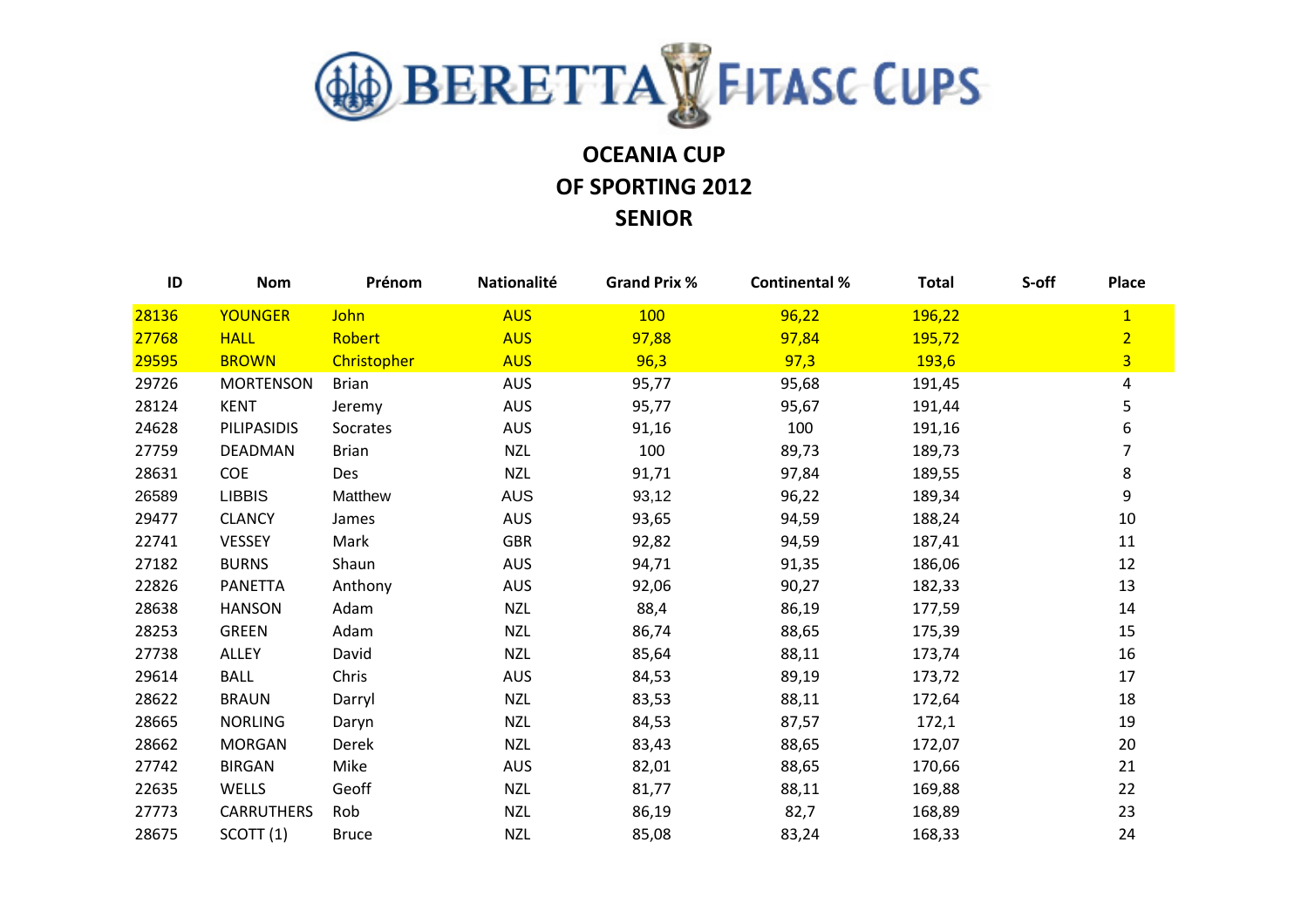

## **OCEANIA CUP OF SPORTING 2012**

**SENIOR**

| 24683 | <b>DUNN</b>        | Leigh        | <b>AUS</b> | 82,01 | 85,95 | 167,96 | 25 |
|-------|--------------------|--------------|------------|-------|-------|--------|----|
| 28684 | WATERWORTH John    |              | <b>NZL</b> | 76,24 | 90,27 | 166,51 | 26 |
| 30565 | <b>ZOGOGIANNIS</b> | Bill         | <b>AUS</b> | 77,25 | 83,24 | 160,49 | 27 |
| 27821 | <b>PRICE</b>       | Malcom       | <b>AUS</b> | 76,19 | 83,24 | 159,43 | 28 |
| 28685 | <b>WELCH</b>       | Andrew       | <b>NZL</b> | 79,56 | 78,38 | 157,94 | 29 |
| 27604 | <b>WHARTON</b>     | Rod          | <b>AUS</b> | 81,48 | 76,22 | 157,7  | 30 |
| 22817 | <b>RASTRICK</b>    | Glenn        | <b>NZL</b> | 75,14 | 80,54 | 155,68 | 31 |
| 27842 | <b>PANETTA</b>     | Vince        | <b>AUS</b> | 76,19 | 77,3  | 153,49 | 32 |
| 28647 | LAWRENCE           | <b>Brent</b> | <b>NZL</b> | 73,48 | 76,76 | 150,24 | 33 |
| 28679 | <b>SQUIRES</b>     | Alex         | <b>NZL</b> | 71,82 | 77,84 | 149,66 | 34 |
| 27026 | <b>ROUMAGNE</b>    | Marion       | <b>FRA</b> | 74,59 | 71,89 | 146,48 | 35 |
| 29336 | <b>SIMPSON</b>     | James        | <b>NZL</b> | 62,43 | 82,7  | 145,13 | 36 |
| 28663 | <b>MORISS</b>      | <b>Brent</b> | <b>NZL</b> | 70,72 | 69,19 | 139,91 | 37 |
| 28633 | <b>GIBBISON</b>    | Chris        | <b>NZL</b> | 73,48 | 64,86 | 138,35 | 38 |
| 23443 | <b>KRONFELD</b>    | <b>Buzz</b>  | <b>NZL</b> | 70,72 | 66,49 | 137,2  | 39 |
| 22809 | <b>HAWKEN</b>      | Simon        | <b>NZL</b> | 62,98 | 71,35 | 134,33 | 40 |
| 27216 | <b>VUVANT</b>      | Jean-Robert  | <b>FRA</b> | 61,33 | 61,62 | 122,95 | 41 |
| 30734 | <b>PUGH</b>        | Jason        | <b>NZL</b> | 56,91 | 64,86 | 121,77 | 42 |
| 30797 | <b>HENRY</b>       | David        | <b>NZL</b> | 55,8  | 59,46 | 115,26 | 43 |
| 27737 | PERYER-FURSD(Jamie |              | <b>NZL</b> | 41,99 | 68,11 | 110,1  | 44 |
| 29754 | <b>SCOTT</b>       | Tim          | <b>NZL</b> | 48,62 | 58,92 | 107,54 | 45 |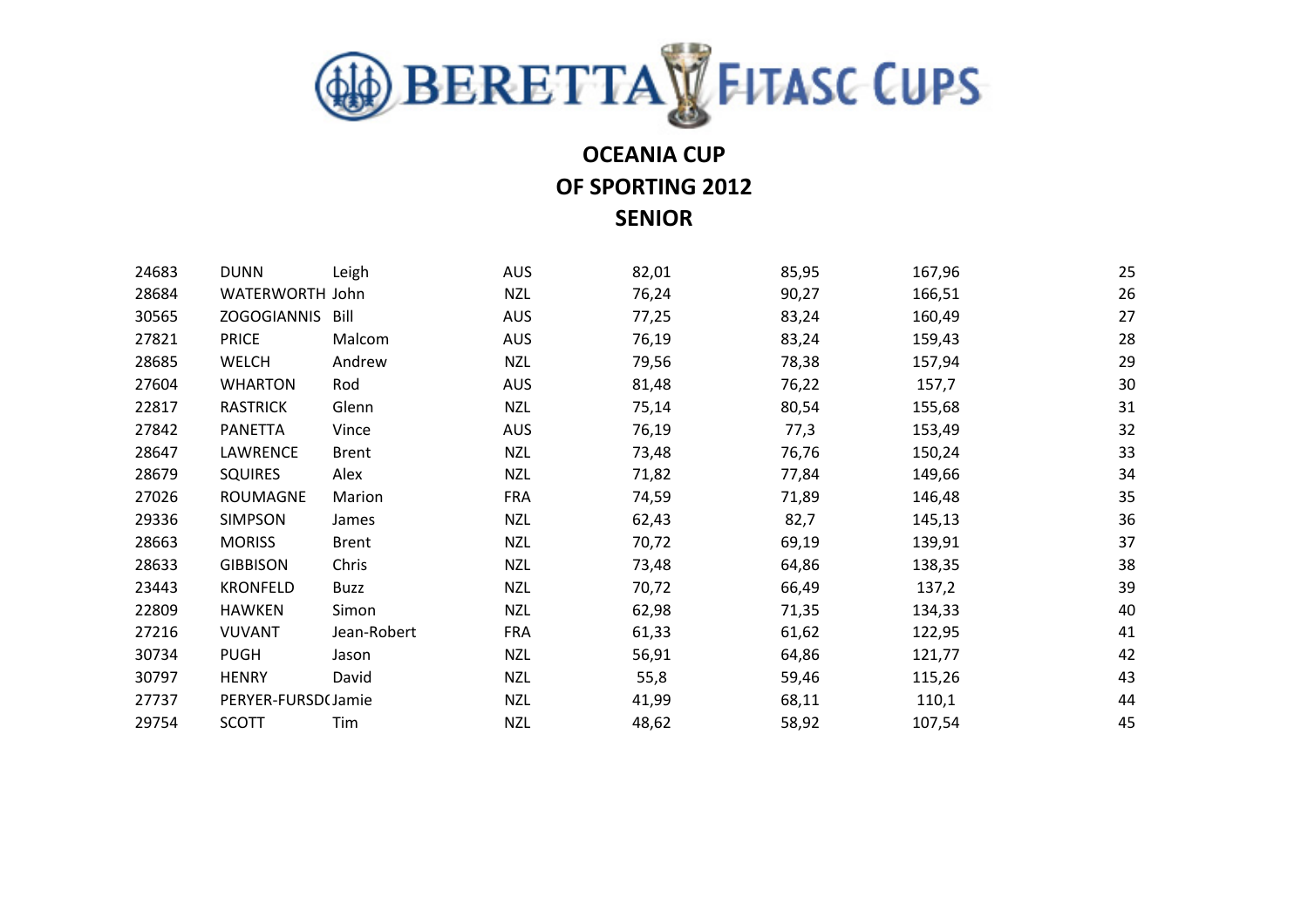

# **OCEANIA CUP OF SPORTING 2012**

#### **LADY**

| ID             | <b>Nom</b>        | Prénom        | <b>Nationalité</b> | <b>Grand Prix %</b> | <b>Continental %</b> | <b>Total</b> | S-off | Place          |
|----------------|-------------------|---------------|--------------------|---------------------|----------------------|--------------|-------|----------------|
| 24622          | <b>BIRGAN</b>     | Renae         | <b>AUS</b>         | <b>100</b>          | <b>100</b>           | <b>200</b>   |       | $\mathbf{1}$   |
| $\overline{0}$ | <b>LAWRENCE</b>   | <b>Tara</b>   | <b>NZL</b>         | 84,71               | 85,47                | 170,18       |       | $\overline{2}$ |
| 26365          | <b>VANDERZALM</b> | <b>Deanna</b> | <b>AUS</b>         | 87,57               | 82,56                | 170,13       |       | 3              |
| 22832          | <b>JOHNSTONE</b>  | Vicki         | <b>AUS</b>         | 87,57               | 81,98                | 169,55       |       | 4              |
| 28666          | <b>OLSEN</b>      | Emily         | NZL                | 89,17               | 80,23                | 169,4        |       |                |
| 24825          | <b>BIRGAN</b>     | Maree         | AUS.               | 82,25               | 83,14                | 165,39       |       | 6              |
| 27740          | BALL              | Kathrin       | AUS.               | 74,52               | 61,05                | 135,57       |       |                |
| 28646          | LAWRENCE          | Diane         | <b>NZL</b>         | 66,88               | 59,88                | 126,76       |       | 8              |
| 28642          | <b>HOVERD</b>     | Mel           | <b>NZL</b>         | 58,6                | 65,12                | 123,72       |       | 9              |
| 29530          | <b>BROWN</b>      | Katrina       | <b>AUS</b>         | 45,56               | 35,47                | 81,03        |       | 10             |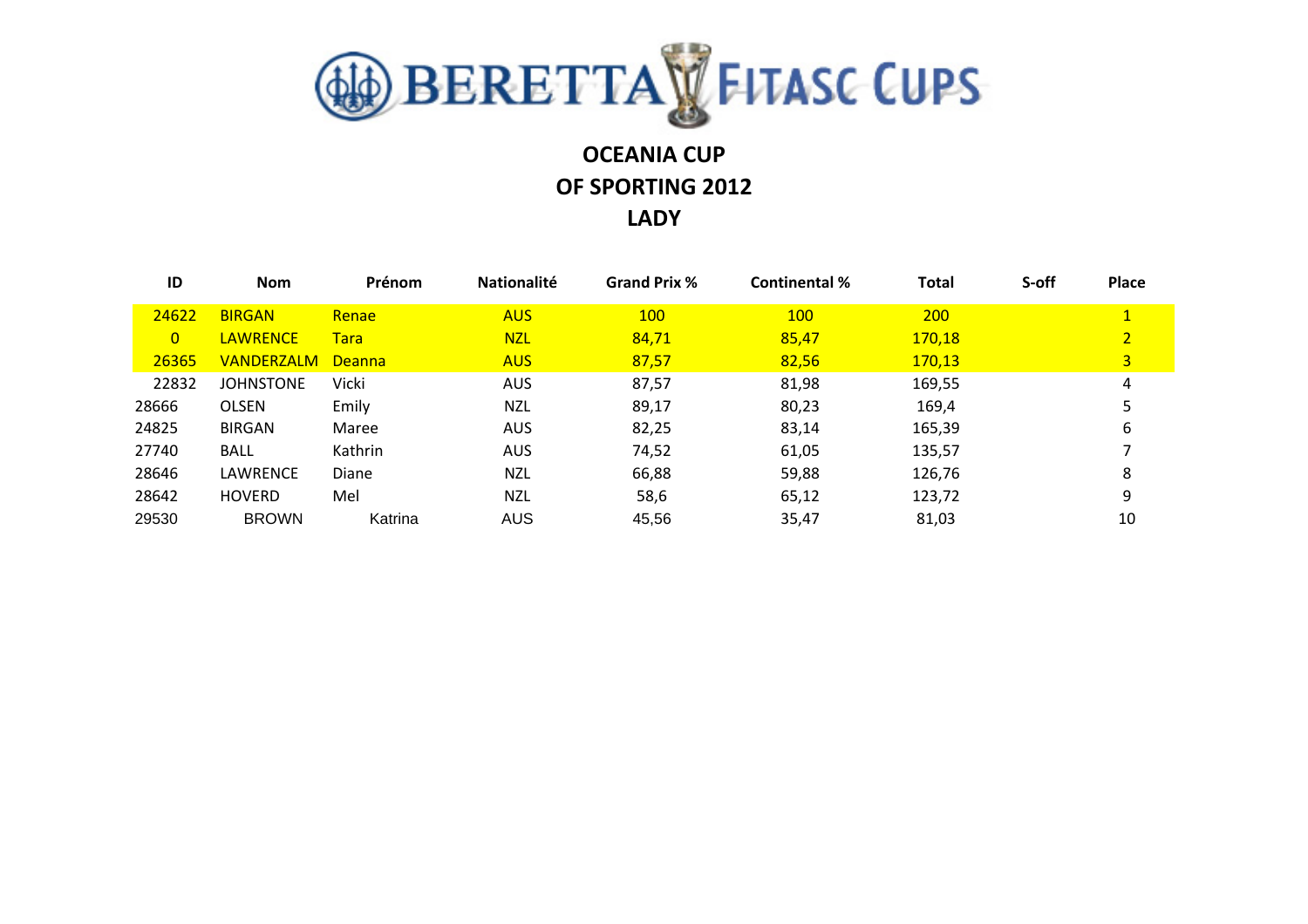

## **OCEANIA CUP OF SPORTING 2012 JUNIOR**

| ID    | <b>Nom</b>       | Prénom        | <b>Nationalité</b> | <b>Grand Prix %</b> | <b>Continental %</b> | <b>Total</b>  | S-off | Place |
|-------|------------------|---------------|--------------------|---------------------|----------------------|---------------|-------|-------|
| 27765 | <b>GIBBS</b>     | Jack          | <b>AUS</b>         | <b>100</b>          | <b>100</b>           | 200           |       |       |
| 28619 | <b>BISHOP</b>    | <b>Thomas</b> | <b>NZL</b>         | <b>100</b>          | 94,71                | <u>194,71</u> |       |       |
| 23645 | <b>MACKENZIE</b> | Jacob         | <b>AUS</b>         | 94,8                | 94,12                | 188,92        |       | 3     |
| 24627 | <b>WHARTON</b>   | Rvan          | AUS                | 94,22               | 90                   | 184,22        |       | 4     |
| 29916 | CANNARD          | James         | NZL                | 90,13               | 87,65                | 177,78        |       |       |
| 26797 | CAIN             | Mitchell      | AUS                | 78,61               | 80                   | 158,61        |       |       |
| 30459 | CAIN             | Reece         | AUS                | 67,63               | 72,35                | 138,98        |       |       |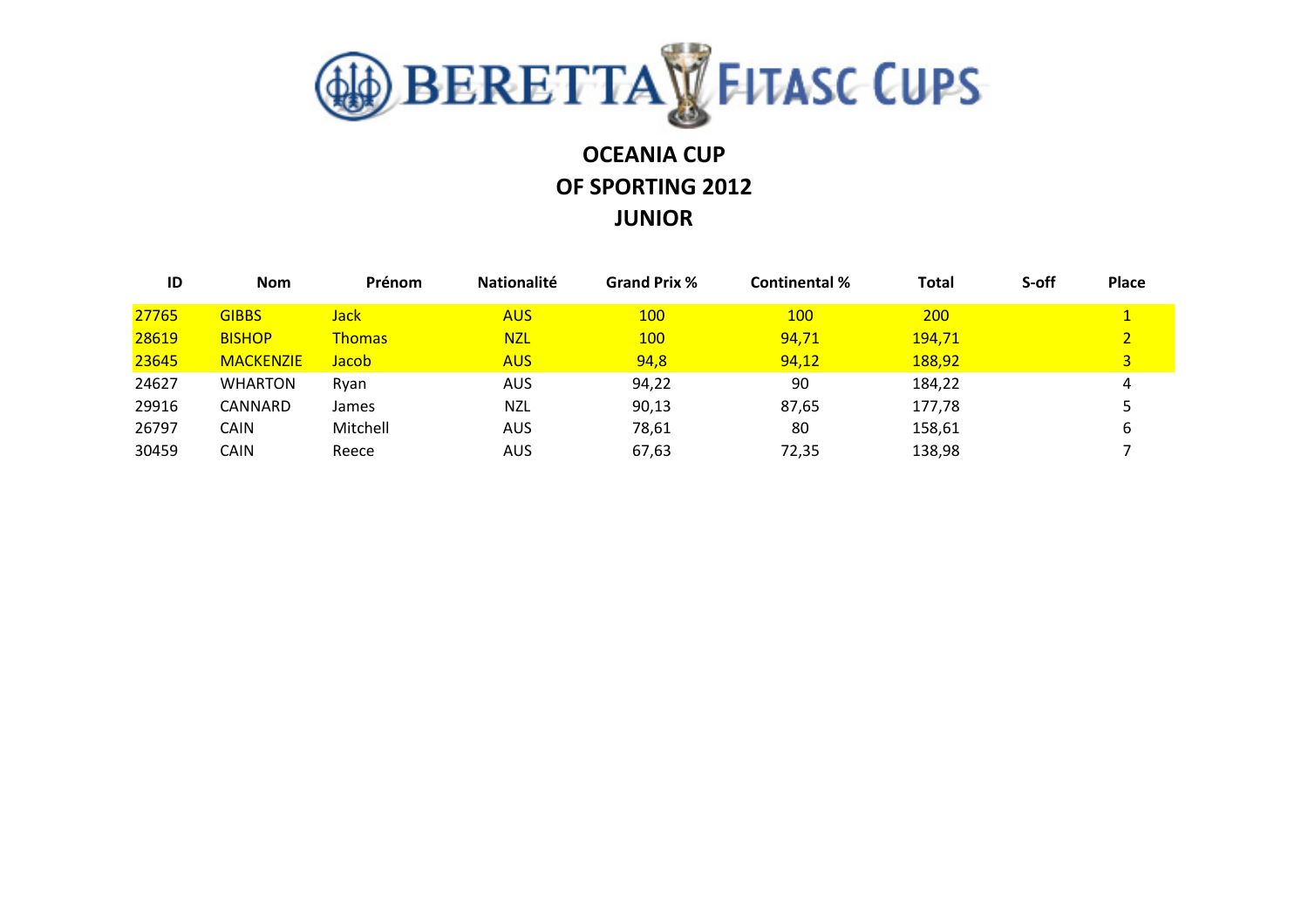

## **OCEANIA CUP OF SPORTING 2012 VETERAN**

| ID    | <b>Nom</b>       | Prénom       | Nationalité | <b>Grand Prix %</b> | <b>Continental %</b> | <b>Total</b> | S-off | Place          |
|-------|------------------|--------------|-------------|---------------------|----------------------|--------------|-------|----------------|
| 27844 | <b>RHOOK</b>     | Ron          | <b>AUS</b>  | 99,4                | 100                  | 199,4        |       | $\mathbf{1}$   |
| 29640 | <b>BRYANT</b>    | Rod          | <b>NZL</b>  | 95,03               | 97,67                | 192,71       |       | $\overline{2}$ |
| 22818 | <b>TREADWELL</b> | Ed           | <b>AUS</b>  | 98,76               | 91,28                | 190,04       |       | $\overline{3}$ |
| 26766 | MAGEE            | Edward       | <b>AUS</b>  | 92,26               | 97,67                | 189,94       |       | 4              |
| 26799 | <b>BROWN</b>     | Robert       | <b>AUS</b>  | 100                 | 86,05                | 186,05       |       | 5              |
| 29646 | <b>BARKER</b>    | Colin        | <b>AUS</b>  | 93,45               | 87,21                | 180,66       |       | 6              |
| 23059 | <b>MATUCH</b>    | Robert       | <b>AUS</b>  | 90,68               | 87,21                | 177,89       |       |                |
| 28220 | <b>FAULKNER</b>  | Lance        | <b>NZL</b>  | 88,2                | 88,37                | 176,57       |       | 8              |
| 25457 | <b>ALLEY</b>     | Allen        | <b>NZL</b>  | 87,58               | 86,05                | 173,62       |       | 9              |
| 22839 | VANDERZALM       | Prosper      | <b>AUS</b>  | 85,71               | 83,72                | 169,44       |       | 10             |
| 29637 | PHILLPOTT        | Warren       | <b>NZL</b>  | 86,96               | 77,33                | 164,28       |       | 11             |
| 28636 | <b>HANSON</b>    | Albie        | <b>NZL</b>  | 83,23               | 80,81                | 164,04       |       | 12             |
| 28635 | <b>GILL</b>      | <b>Steve</b> | <b>NZL</b>  | 80,75               | 80,23                | 160,98       |       | 13             |
| 28618 | <b>BIRKETT</b>   | Bob          | <b>NZL</b>  | 81,37               | 78,49                | 159,85       |       | 14             |
| 28645 | <b>LALICK</b>    | <b>Terry</b> | <b>NZL</b>  | 79,5                | 79,07                | 158,57       |       | 15             |
| 30849 | <b>HEDWIG</b>    | Paul         | <b>NZL</b>  | 68,94               | 85,47                | 154,41       |       | 16             |
| 28650 | <b>MARSDEN</b>   | Gary         | <b>NZL</b>  | 70,81               | 83,14                | 153,95       |       | 17             |
| 28620 | <b>BISHOP</b>    | Raymond      | <b>NZL</b>  | 79,5                | 65,12                | 144,62       |       | 18             |
| 29490 | <b>WINSLOE</b>   | Neil         | <b>NZL</b>  | 71,43               | 70,93                | 142,36       |       | 19             |